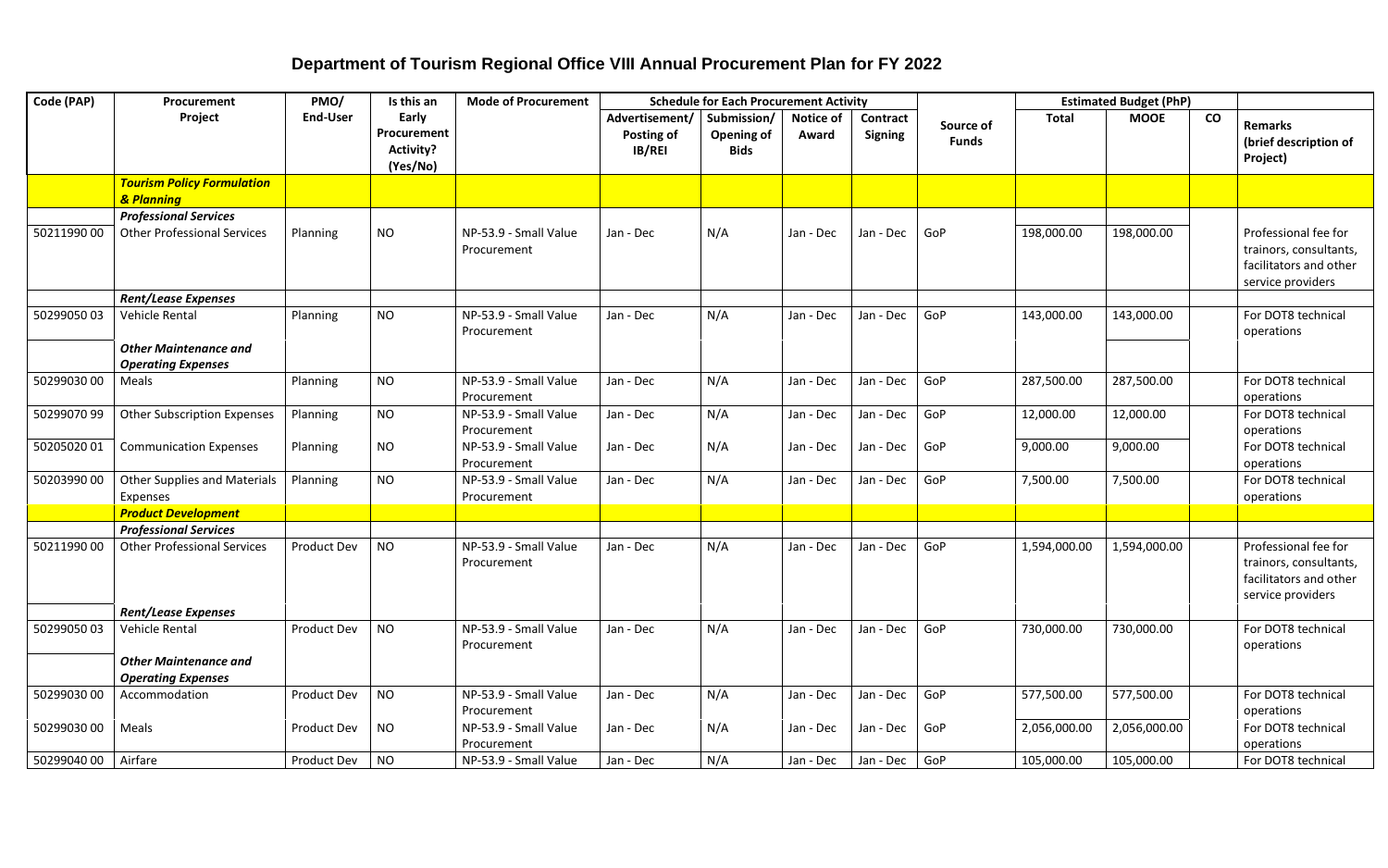|            |                                      |                    |           | Procurement           |           |     |           |                                         |     |            |            | operations            |
|------------|--------------------------------------|--------------------|-----------|-----------------------|-----------|-----|-----------|-----------------------------------------|-----|------------|------------|-----------------------|
| 5020399000 | <b>Other Supplies and Materials</b>  | <b>Product Dev</b> | <b>NO</b> | NP-53.9 - Small Value | Jan - Dec | N/A | Jan - Dec | Jan - Dec                               | GoP | 245,000.00 | 245,000.00 | For DOT8 technical    |
|            | Expenses                             |                    |           | Procurement           |           |     |           |                                         |     |            |            | operations            |
|            | <b>Market Development</b>            |                    |           |                       |           |     |           |                                         |     |            |            |                       |
|            | <b>Professional Services</b>         |                    |           |                       |           |     |           |                                         |     |            |            |                       |
| 5021199000 | <b>Other Professional Services</b>   | Market Dev         | <b>NO</b> | NP-53.9 - Small Value | Jan - Dec | N/A | Jan - Dec | Jan - Dec                               | GoP | 365,000.00 | 365,000.00 | Professional fee for  |
|            |                                      |                    |           | Procurement           |           |     |           |                                         |     |            |            | service providers     |
|            | <b>Rent/Lease Expenses</b>           |                    |           |                       |           |     |           |                                         |     |            |            |                       |
| 5029905003 | Vehicle Rental                       | Market Dev         | <b>NO</b> | NP-53.9 - Small Value | Jan - Dec | N/A | Jan - Dec | Jan - Dec                               | GoP | 193,500.00 | 193,500.00 | For DOT8 technical    |
|            |                                      |                    |           | Procurement           |           |     |           |                                         |     |            |            | operations            |
| 5029905001 | Venue/ Booth Space Rental            | Market Dev         | <b>NO</b> | NP-53.9 - Small Value | Jan - Dec | N/A | Jan - Dec | Jan - Dec                               | GoP | 21,000.00  | 21,000.00  | Travel and trade      |
|            |                                      |                    |           | Procurement           |           |     |           |                                         |     |            |            | shows booth rental    |
|            | <b>Other Maintenance and</b>         |                    |           |                       |           |     |           |                                         |     |            |            |                       |
|            | <b>Operating Expenses</b>            |                    |           |                       |           |     |           |                                         |     |            |            |                       |
| 5029903000 | Accommodation                        | Market Dev         | <b>NO</b> | NP-53.9 - Small Value | Jan - Dec | N/A | Jan - Dec | Jan - Dec                               | GoP | 468,500.00 | 468,500.00 | For DOT8 technical    |
|            |                                      |                    |           | Procurement           |           |     |           |                                         |     |            |            | operations            |
| 5029903000 | Meals                                | Market Dev         | NO        | NP-53.9 - Small Value | Jan - Dec | N/A | Jan - Dec | Jan - Dec                               | GoP | 402,450.00 | 402,450.00 | For DOT8 technical    |
|            |                                      |                    |           | Procurement           |           |     |           |                                         |     |            |            | operations            |
| 5029902000 | Printing and Publication             | Market Dev         | <b>NO</b> | NP-53.9 - Small Value | Jan - Dec | N/A | Jan - Dec | Jan - Dec                               | GoP | 131,440.00 | 131,440.00 | Printing services     |
|            | Expenses                             |                    |           | Procurement           |           |     |           |                                         |     |            |            |                       |
| 5029904000 | Airfare                              | Market Dev         | <b>NO</b> | NP-53.9 - Small Value | Jan - Dec | N/A | Jan - Dec | Jan - Dec                               | GoP | 48,000.00  | 48,000.00  | For DOT8 technical    |
|            |                                      |                    |           | Procurement           |           |     |           |                                         |     |            |            | operations            |
| 5020399000 | <b>Other Supplies and Materials</b>  | Market Dev         | <b>NO</b> | NP-53.9 - Small Value | Jan - Dec | N/A | Jan - Dec | Jan - Dec                               | GoP | 800,060.00 | 800,060.00 | For DOT8 technical    |
|            | Expenses<br><b>Industry Manpower</b> |                    |           | Procurement           |           |     |           |                                         |     |            |            | operations            |
|            | <b>Development</b>                   |                    |           |                       |           |     |           |                                         |     |            |            |                       |
|            | <b>Professional Services</b>         |                    |           |                       |           |     |           |                                         |     |            |            |                       |
| 5021199000 | <b>Other Professional Services</b>   | Training           | <b>NO</b> | NP-53.9 - Small Value | Jan - Dec | N/A | Jan - Dec | Jan - Dec                               | GoP | 153,600.00 | 153,600.00 | Professional Fee for  |
|            |                                      |                    |           | Procurement           |           |     |           |                                         |     |            |            | Trainors              |
|            | <b>Rent/Lease Expenses</b>           |                    |           |                       |           |     |           |                                         |     |            |            |                       |
| 5029905003 | Vehicle Rental                       | Training           | <b>NO</b> | NP-53.9 - Small Value | Jan - Dec | N/A | Jan - Dec | Jan - Dec                               | GoP | 36,000.00  | 36,000.00  | For DOT8 technical    |
|            |                                      |                    |           | Procurement           |           |     |           |                                         |     |            |            | operations            |
|            | 50299050 01   Lease of Venue for the | Training           | <b>NO</b> | NP-53.9 - Small Value | Jan - Dec | N/A |           | Jan - Dec $\vert$ Jan - Dec $\vert$ GoP |     | 420,000.00 | 420,000.00 | Lease of Venue (which |
|            | <b>Conduct of Capacity Building</b>  |                    |           | Procurement           |           |     |           |                                         |     |            |            | may include meals,    |
|            | <b>Training for Tourism Officers</b> |                    |           |                       |           |     |           |                                         |     |            |            | accommodation for     |
|            |                                      |                    |           |                       |           |     |           |                                         |     |            |            | participants, venue   |
|            |                                      |                    |           |                       |           |     |           |                                         |     |            |            | rental, etc.)         |
|            | <b>Other Maintenance and</b>         |                    |           |                       |           |     |           |                                         |     |            |            |                       |
|            | <b>Operating Expenses</b>            |                    |           |                       |           |     |           |                                         |     |            |            |                       |
| 5029903000 | Accommodation                        | Training           | <b>NO</b> | NP-53.9 - Small Value | Jan - Dec | N/A | Jan - Dec | Jan - Dec                               | GoP | 30,000.00  | 30,000.00  | For DOT8 technical    |
|            |                                      |                    |           | Procurement           |           |     |           |                                         |     |            |            | operations            |
| 5029903000 | Meals                                | Training           | <b>NO</b> | NP-53.9 - Small Value | Jan - Dec | N/A | Jan - Dec | Jan - Dec                               | GoP | 44,400.00  | 44,400.00  | For DOT8 technical    |
|            |                                      |                    |           | Procurement           |           |     |           |                                         |     |            |            | operations            |
| 5029904000 | Airfare                              | Training           | <b>NO</b> | NP-53.9 - Small Value | Jan - Dec | N/A | Jan - Dec | Jan - Dec $\Big $ GoP                   |     | 48,000.00  | 48,000.00  | For DOT8 technical    |